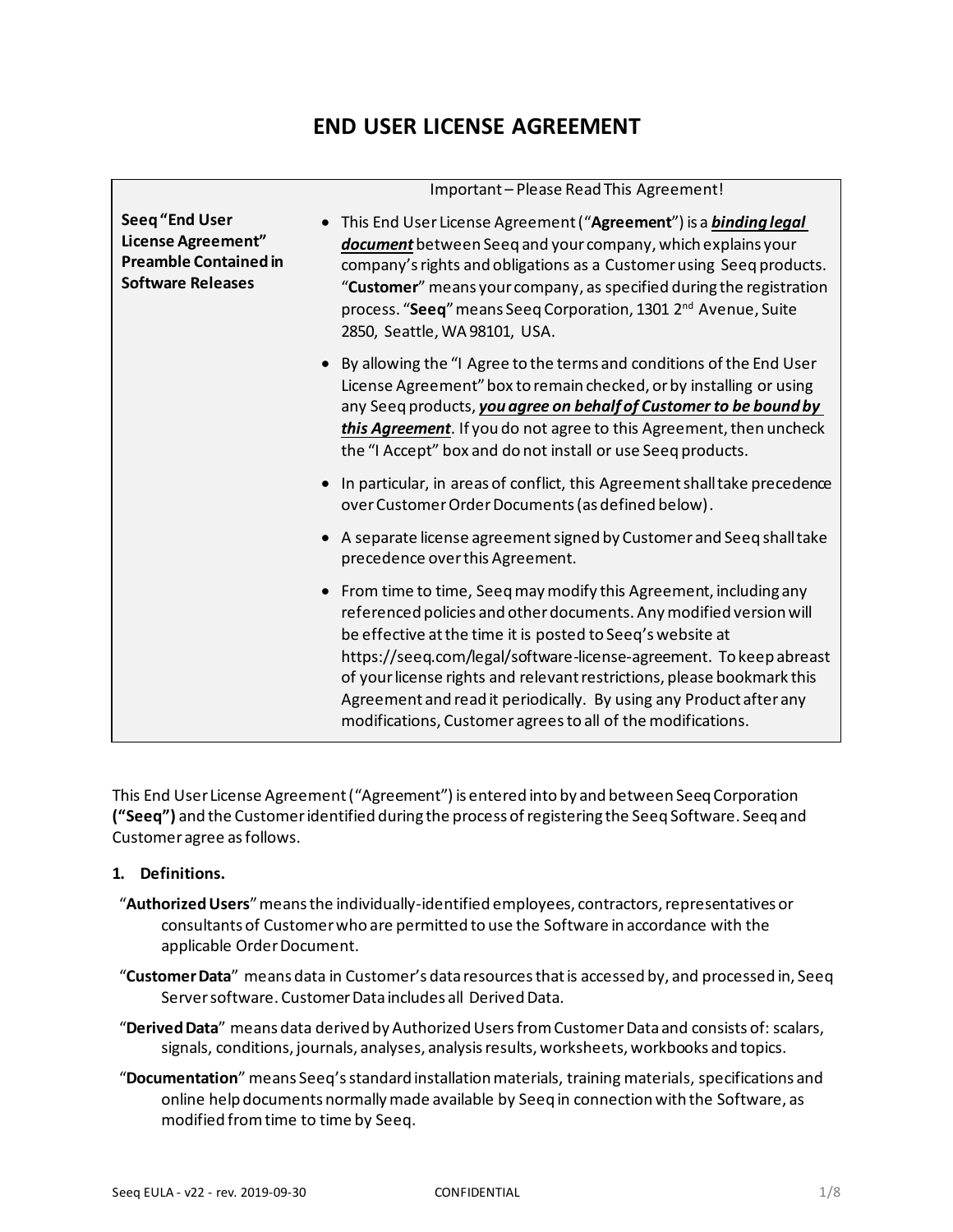- "**On-Premise Software**" means Software that is installed on hardware owned or arranged by and under the control of Customer, such as Customer-owned hardware, a private cloud or a public cloud. On-Premise Software is managed by Customer. Examples of On-Premise Software include Seeq Server, Seeq Connectors and Seeq Remote Agents.
- "**Order Document**" means each mutually-agreed ordering document used by the parties from time to time for the purchase of licenses for the Software. Customer's Purchase Order may, in conjunction with the applicable Proposal or Quote from Seeq, constitute an Order Document subject to the terms of this Agreement. All Order Documents are incorporated by reference into this Agreement.
- "**SaaS Software**" means Software that is installed on hardware arranged by and under the control of Seeq, such as Microsoft Azure or AWS. SaaS Software is managed by Seeq. Example of SaaS Software include Seeq Server.
- "**Seeq Technology**" means the Software, the Documentation, all algorithms and techniques for use with the Software created by Seeq, and all modifications, improvements, enhancements and derivative works thereof created by Seeq.
- "**Software**" means the Seeq software applications identified on an applicable Order Document that are licensed to Customer pursuant to this Agreement. Software includes On-Premise Software and SaaS Software.
- "**Subscription License**" means a license allowing Customer to access SaaS Software, and to copy, install and use On-Premise Software, for the period of the Subscription Term.
- "**Subscription Term**" means the period of time specified in an Order Document during which the Subscription License is in effect.

#### **2. Subscription License.**

- a) License. Seeq grants Customer a worldwide, non-exclusive, non‐transferable, non‐sublicenseable right to access the SaaS Software and to copy, install and use the On-Premise Software for the duration of the Subscription Term, subject to the terms and conditions of this Agreement. Seeq does not license the Software on a perpetual basis.
- b) Separate License Agreement. If Seeq and Customer have executed a separate License Agreement intended to govern Customer's use of the Software, then such separate License Agreement shall constitute the complete and exclusive agreement of the parties for such use, and this Agreement shall be of no force or effect, regardless of any action by Customer personnel that would have appeared to accept the terms of this Agreement.
- c) Authorized Users. Only Authorized Users may use the Software, and only up to the number of Authorized Users specified in the applicable Order Document. Customer designates each individual Authorized User in the Software. If the number of Authorized Users is greater than the number specified in the particular Order Document, Customer will purchase additional Authorized Users at the prices set out in the Order Document.
- d) Subscription Term. The Subscription Term shall begin and end as provided in the applicable Order Document. The Subscription Term will not renew, except by a new Order Document acceptable to both parties. Upon renewal of a Subscription Term, Customer will, if applicable, increase the number of Authorized Users to a number that Customer believes in good faith will be sufficient to accommodate any expected growth in the number of Customer's users during the new Subscription Term. This Agreement will continue in effect for the Subscription Term of all Order Documents hereunder.
- e) Limitations on Use. All use of Software must be in accordance with the relevant Documentation. End User may make a limited number of copies of the Software as is strictly necessary for purposes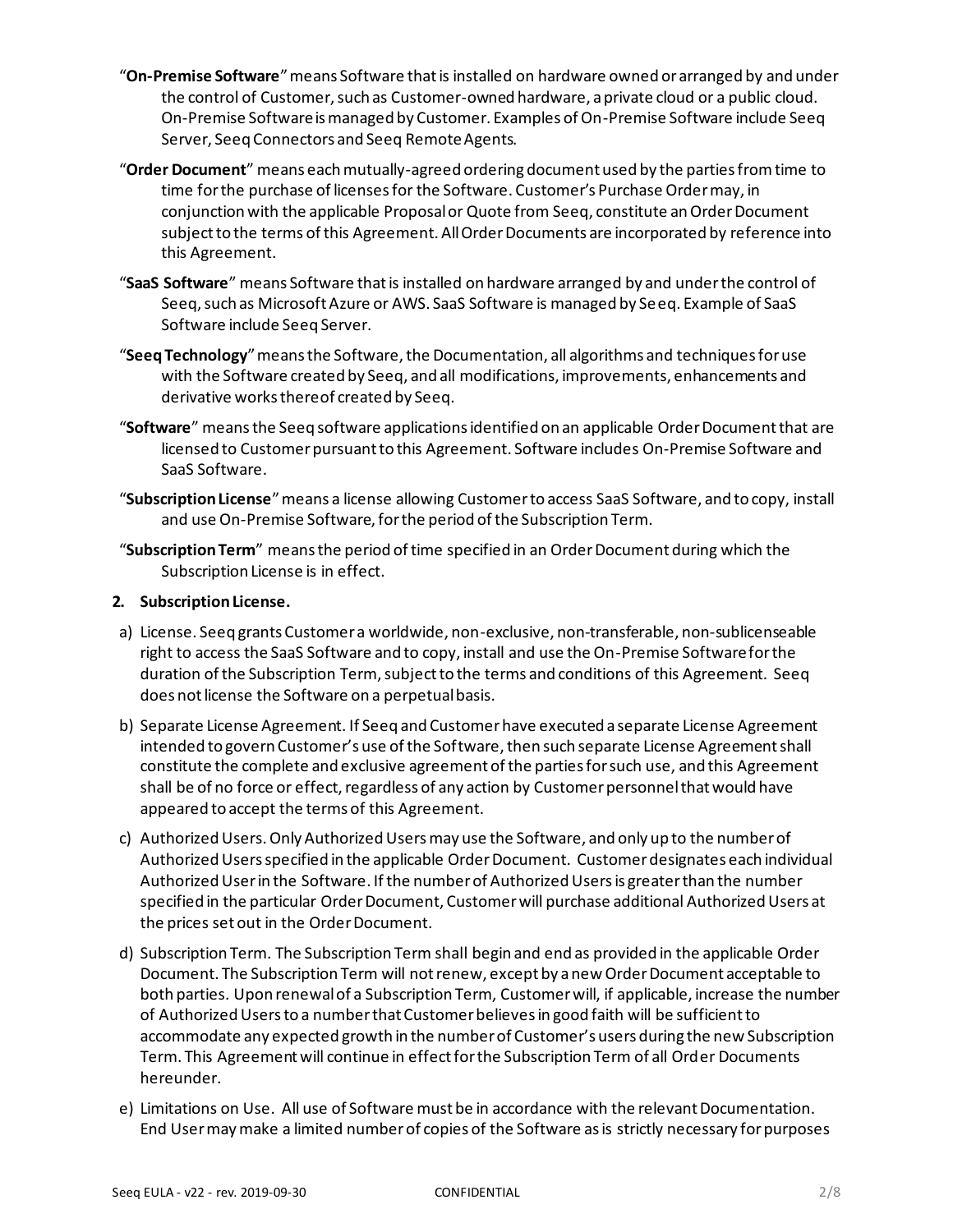of data protection, archiving, backup, and testing. Customer will use the Software for its internal business purposes and to process information about the operations of Customer and its affiliates, and will not, except as provided in an Order Document, directly or indirectly, use the Software to process information about or for any other company. Customer will: (i) not permit unauthorized use of the Software, (ii) not infringe or violate the intellectual property rights, privacy, or any other rights of any third party or any applicable law, (iii) ensure that each user uses a unique Authorized User ID and password, (iv) not, except as provided in an Order Document, allow resale, timesharing, rental or use of the Software in a service bureau or as a provider of outsourced services, and (v) not modify, adapt, create derivative works of, reverse engineer, decompile, or disassemble the Software or Seeq Technology.

- f) Software Modification. Seeq may modify the Software from time to time, but such modification will not materially reduce the functionality of the Software. Seeq may contract with third parties to support the Software, so long as they are subject to obligations of confidentiality to Seeq at least as strict as Seeq's to Customer. Seeq shall remain responsible for the performance of its contractors.
- **3. Support.** Support for Customer's use of the Software is included in Customer's subscription fee. Seeq will provide support and maintenance for the Software, including all applicable updates, and web-based support assistance in accordance with Seeq's support policies in effect from time to time. Other professional services are available for additional fees.

## **4. Ownership.**

- a) Customer Data. Customer owns all Customer Data, including all Derived Data, and Seeq shall not receive any ownership interest in it. Seeq may use the Customer Data only to provide the Software capabilities purchased by Customer and as permitted by this Agreement, and not for any other purpose. Customer is the owner and data controller for the Customer Data.
- b) Software and Seeq Technology. Seeq retains all rights in the Software and the Seeq Technology (subject to the license granted to Customer). Customer will not, and will not allow any other person to, modify, adapt, create derivative works of, reverse engineer, decompile, or disassemble the Software or Seeq Technology. All new Seeq Technology developed by Seeq while working with Customer, including any that was originally based on feedback, suggestions, requests or comments from Customer, shall be Seeq's sole property, and Customer shall have the right to use any such new Seeq Technology only in connection with the Software.
- c) Third-Party Open Source Software. The Software incorporates third-party open source software. All such software must comply with Seeq's Third Party Open Source License Policy. Customer may request a list of such third-party software and a copy of the Policy at any time.

#### **5. Fees and Payment Terms.**

- a) Fees. Customer shall pay the fees as specified in the Order Document. Unless otherwise specified in the Order Document, all amounts are in US Dollars (USD). Upon renewal of a Subscription Term, Customer will, if applicable, increase the number of Authorized Users to a number that Customer believes in good faith will be sufficient to accommodate any expected growth in the number of Customer's users during the new Subscription Term.
- b) Invoicing & Payment. All payments are due within 30 days of the date of the invoice and are noncancellable and non-refundable except as provided in this Agreement. If Customer does not pay any amount (not disputed in good faith) when due, Seeq may charge interest on the unpaid amount at the rate of 1.0% per month (or if less, the maximum rate allowed by law). If Customer does not pay an overdue amount (not disputed in good faith) within 20 days of notice of non-payment, Seeq may suspend the Software until such payment is received, but Customer will remain obligated to make all payments due under this Agreement. Customer agrees to pay Seeq's expenses, including reasonable attorneys and collection fees, incurred in collecting amounts not subject to a good faith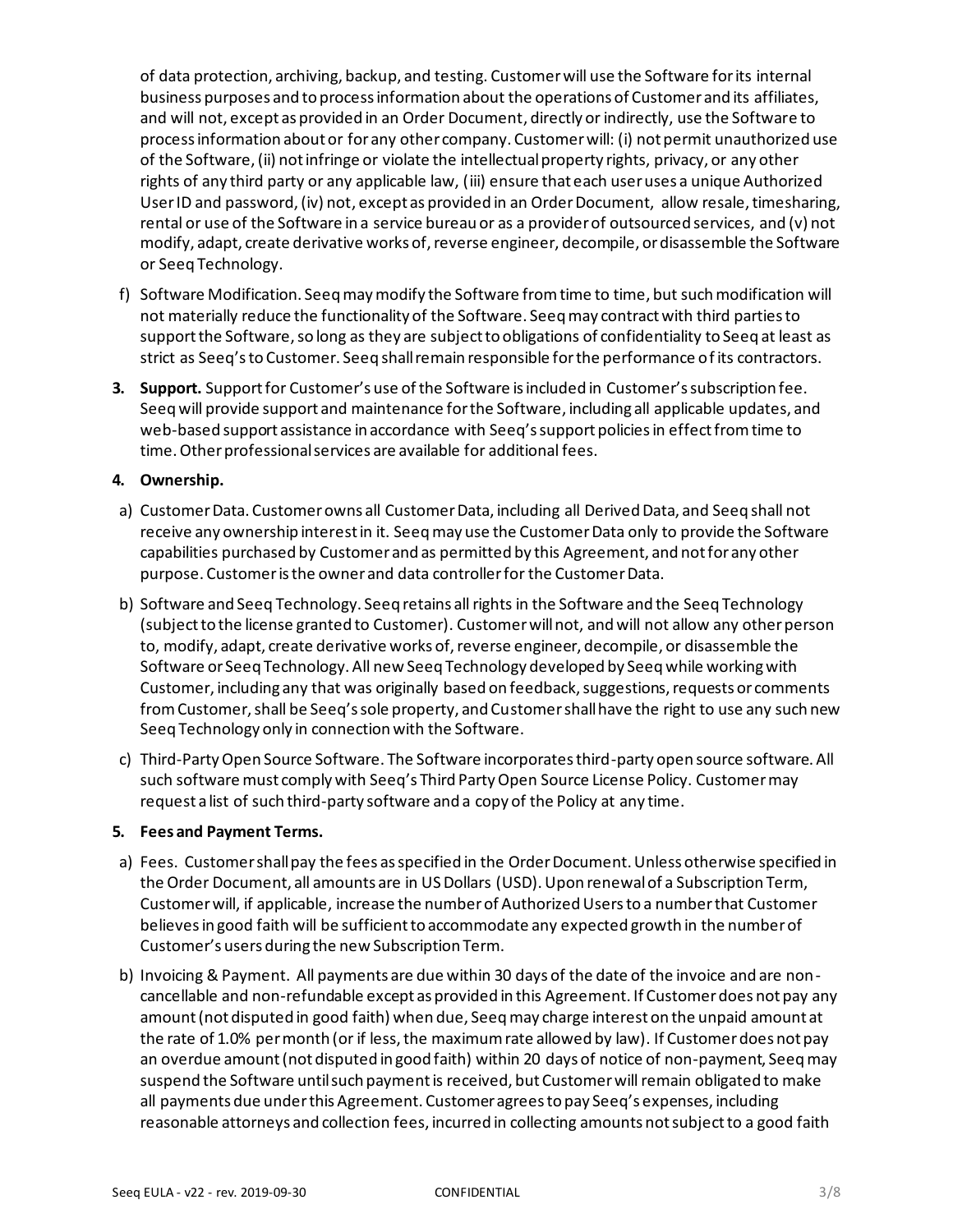dispute.

- c) Excess Usage of Software. The Software has usage limitations based on the number of Authorized Users or other metrics as set forth on the Order Document. Customer shall maintain accurate records regarding Customer's actual use of the Software and shall make such information promptly available to Seeq upon request. Seeq may also monitor Customer's use of the Software.
- d) Fees for Excess Usage of Software. Seeq will not require Customer to pay for past excess use, and in consideration thereof:
	- i) If Customer's license covers a fixed number of Authorized Users, Customer will promptly issue a new Order Document to cover current and good-faith anticipated future excess use.
	- ii) If Customer's license is under Seeq's Extended Experience Program, Strategic Agreement Program or any other program not tied directly to a fixed number of Authorized Users, then the parties will negotiate in good faith as follows:
		- (1) if the excess use is less than 50% above the number of Authorized Users that was used to set pricing for such license for the current contract period (usually a year), the parties will negotiate an appropriate usage level and fees for the next contract period, and
		- (2) If the excess use is more than 50% above such number, the parties will negotiate appropriate usage levels and fees for the remainder of the current and the next contract periods, with additional fees for the current period payable upon Seeq's invoice.
- e) Taxes. All fees are exclusive of all taxes, including federal, state and local use, sales, property, value added, ad valorem and similar taxes related to this transaction, however designated (except taxes based on Seeq's net income). Unless Customer presents valid evidence of exemption, Customer agrees to pay any and all such taxes that it is obligated by law to pay. Customer will pay Seeq's invoices for such taxes whenever Seeq is required to collect such taxes from Customer.
- f) Purchase through Seeq Partner. In the event that End User purchased its subscription to Seeq through an accredited Seeq Partner, notwithstanding provisions of this Agreement relating to End User's payments to Seeq, Partner will invoice End User, or charge End User using the credit card on file, and End User will pay all applicable subscription fees to Partner.
- **6. Confidentiality.** "Confidential Information" means all information and materials obtained by a party (the "Recipient") from the other party (the "Disclosing Party"), whether in tangible form, written or oral, that is identified as confidential or would reasonably be understood to be confidential given the nature of the information and circumstances of disclosure, including without limitation Customer Data, the Software, Seeq Technology, and the terms and pricing set out in this Agreement and Order Documents. Confidential Information does not include information that (a) is already known to the Recipient prior to its disclosure by the Disclosing Party; (b) is or becomes generally known through no wrongful act of the Recipient; (c) is independently developed by the Recipient without use of or reference to the Disclosing Party's Confidential Information; or (d) is received from a third party without restriction and without a breach of an obligation of confidentiality. The Recipient shall not use or disclose any Confidential Information without the Disclosing Party's prior written permission, except to its employees, contractors, directors, representatives or consultants who have a need to know in connection with this Agreement or Recipient's business generally, or as otherwise allowed herein. The Recipient shall protect the confidentiality of the Disclosing Party's Confidential Information in the same mannerthat it protects the confidentiality of its own confidential information of a similar nature, but using not less than a reasonable degree of care. The Recipient may disclose Confidential Information to the extent that it is required to be disclosed pursuant to a statutory or regulatory provision or court order, provided that the Recipient provides prior notice of such disclosure to the Disclosing Party, unless such notice is prohibited by law, rule, regulation or court order. As long as an Order Document is active under this Agreement and for two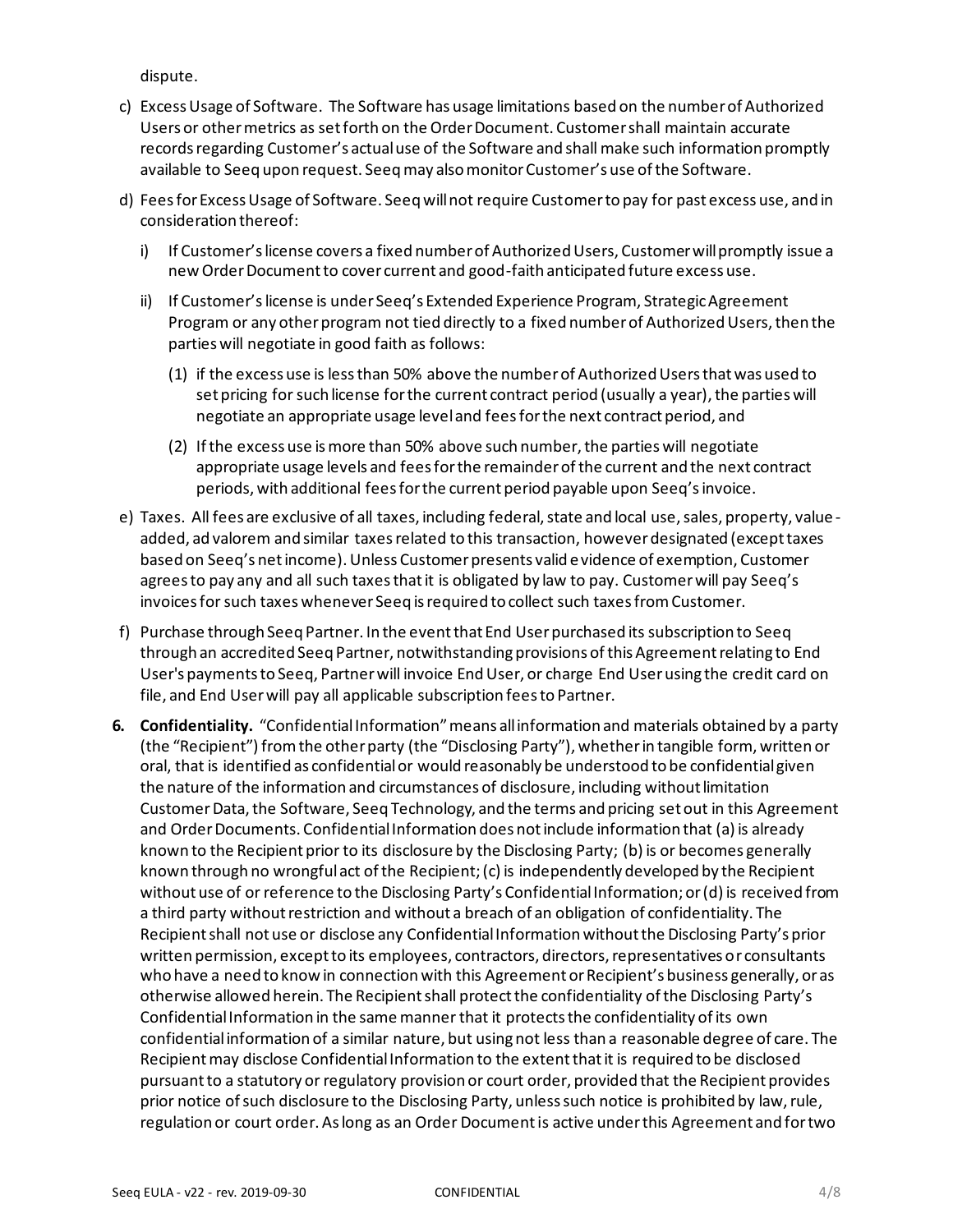(2) years thereafter, and at all times while Customer Data is in Seeq's possession, the confidentiality provisions of this Section shall remain in effect.

**7. Security**. Seeq will maintain and enforce commercially reasonable physical and logical security methods and procedures to protect Customer Data on the SaaS Software and to secure and defend the SaaS Software against "hackers" and others who may seek to access the SaaS Software without authorization. Seeq will test its systems for potential security vulnerabilities at least annually. Seeq will use commercially reasonable efforts to remedy any breach of security or unauthorized access. Seeq reserves the right to suspend access to the Seeq System in the event of a suspected or actual security breach. Customer will maintain and enforce commercially reasonable security methods and procedures to prevent misuse of the log-in information of its employees and other users. Seeq shall not be liable for any damages incurred by Customer or any third party in connection with any unauthorized access resulting from the actions of Customer or its representatives.

#### **8. Warranties.**

- a) Authority and Compliance with Laws. Each party warrants and represents that it has all requisite legal authority to enter into this Agreement and that it shall comply with all laws applicable to its performance hereunder including export laws and laws pertaining to the collection and use of personal data.
- b) Industry Standards and Documentation. Seeq warrants and represents that the Software will materially conform to the specifications as set forth in the applicable Documentation. At no additional cost to Customer, and as Customer's sole and exclusive remedy for nonconformity of the Software with this limited warranty, Seeq will use commercially reasonable efforts to correct any such nonconformity, provided Customer promptly notifies Seeq in writing outlining the specific details upon discovery, and if such efforts are unsuccessful, then Customer may terminate, and receive a refund of all pre-paid and unused fees for, the affected Software. This limited warranty shall be void if the failure of the Software to conform is caused by (i) the use or operation of the Software with an application or in an environment other than as set forth in the Documentation, or (ii) modifications to the Software that were not made by Seeq or Seeq's authorized representatives.
- c) Malicious Code. Seeq will not introduce any time bomb, virus or other harmful or malicious code designed to disrupt the use of the Software, other than Seeq's ability to disable access to the Software in the event of termination or suspension as permitted hereunder.
- d) DISCLAIMER. EXCEPT AS EXPRESSLY SET FORTH HEREIN, NEITHER PARTY MAKES ANY REPRESENTATIONS OR WARRANTIES OF ANY KIND, WHETHER EXPRESS OR IMPLIED, INCLUDING ANY WARRANTIES OF MERCHANTABILITY, FITNESS FOR A PARTICULAR PURPOSE OR NON-INFRINGEMENT. EXCEPT AS STATED IN THIS SECTION, SEEQ DOES NOT REPRESENT THAT CUSTOMER'S USE OF THE SOFTWARE WILL BE SECURE, UNINTERRUPTED OR ERROR FREE. NO STATEMENT OR INFORMATION, WHETHER ORAL OR WRITTEN, OBTAINED FROM SEEQ IN ANY MEANS OR FASHION SHALL CREATE ANY WARRANTY NOT EXPRESSLY AND EXPLICITLY SET FORTH IN THIS AGREEMENT.
- **9. Indemnification by Seeq.** Seeq shall indemnify, defend and hold Customer harmless from and against all losses (including reasonable attorney fees) arising out of any third-party suit or claim alleging that Customer's authorized use of the Software infringes any valid U.S. or European Union patent or trademark, trade secret or other proprietary right of such third party. Customer shall: (i) give Seeq prompt written notice of such suit or claim, (ii) grant Seeq sole control of the defense or settlement of such suit or claim and (iii) reasonably cooperate with Seeq, at Seeq's expense, in its defense or settlement of the suit or claim. To the extent that Seeq is prejudiced by Customer's failure to comply with the foregoing requirements, Seeq shall not be liable hereunder. Seeq may, at its option and expense, (i) replace the Software with compatible non-infringing Software, (ii) modify the Software so that it is non-infringing, (iii) procure the right for Customer to continue using the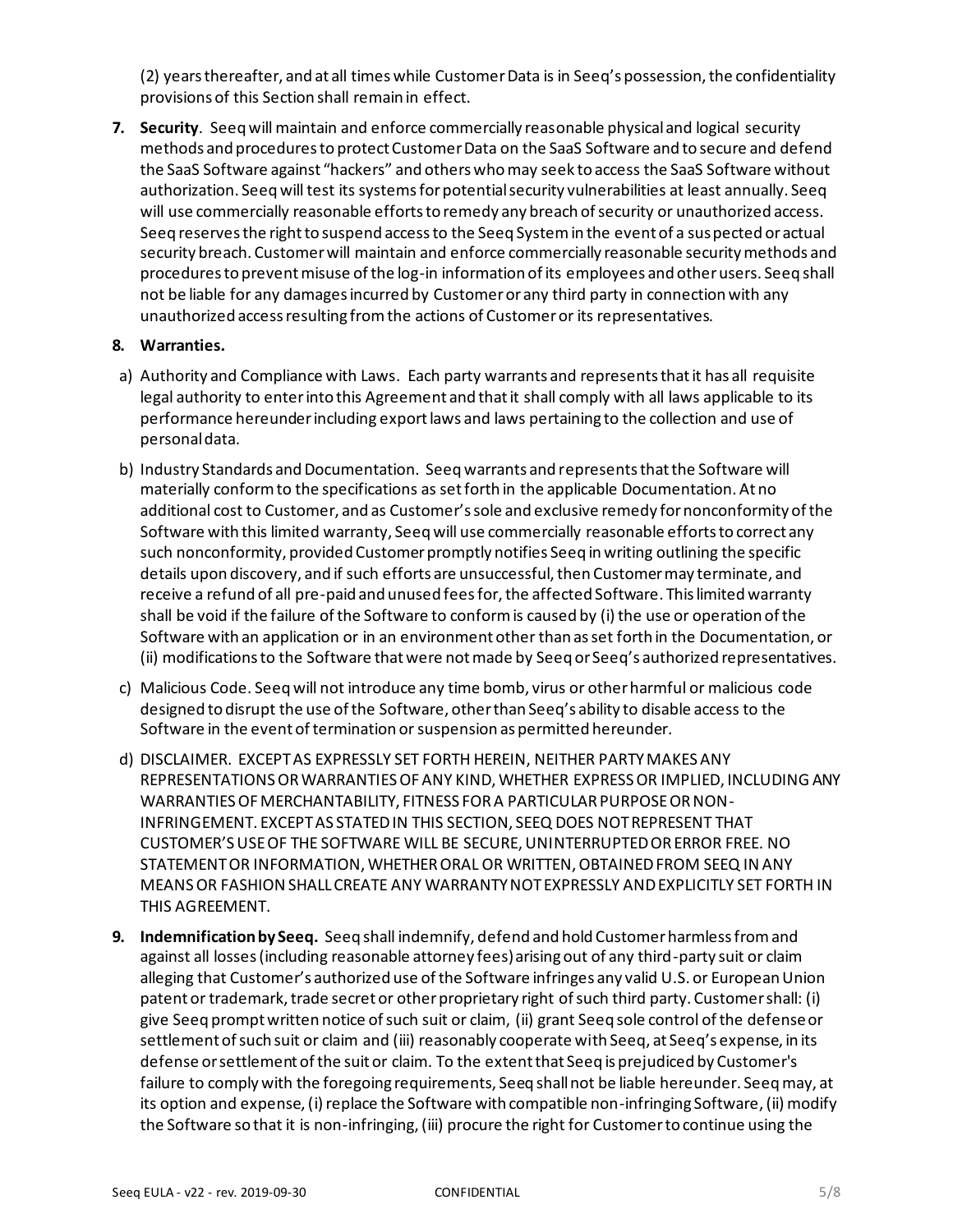Software, or (iv) if the foregoing options are not reasonably available, terminate the applicable Order Document and refund Customer all prepaid fees for Software applicable to the remainder of the applicable Subscription Term. Seeq shall have no obligation to Customer with respect to any infringement claim against Customer if such claim existed prior to the effective date of the applicable Order Document or such claim is based upon (i) Customer's use of the Software in a manner not expressly authorized by this Agreement, (ii) the combination, operation, or use of the Software with third party material that was not provided by Seeq, if Customer's liability would have been avoided in the absence of such combination, use, or operation, or (iii) modifications to the Software other than as authorized in writing by Seeq. THIS SECTION SETS FORTH SEEQ'S ENTIRE OBLIGATION TO CUSTOMER WITH RESPECT TO ANY CLAIM SUBJECT TO INDEMNIFICATION UNDER THIS SECTION.

**10. LIMITATION OF LIABILITIES.** IN NO EVENT SHALL EITHER PARTY OR THEIR SERVICE PROVIDERS, LICENSORS CONTRACTORS OR SUPPLIERS BE LIABLE FOR ANY INDIRECT, INCIDENTAL, CONSEQUENTIAL, SPECIAL OR PUNITIVE DAMAGES OF ANY KIND, INCLUDING WITHOUT LIMITATION DAMAGES FOR COVER OR LOSS OF USE, DATA, REVENUE OR PROFITS, EVEN IF SUCH PARTY HAS BEEN ADVISED OF THE POSSIBILITY OF SUCH DAMAGES. THE FOREGOING LIMITATION OF LIABILITY AND EXCLUSION OF CERTAIN DAMAGES SHALL APPLY REGARDLESS OF THE SUCCESS OR EFFECTIVENESS OF OTHER REMEDIES. EXCEPT FOR THE PARTIES' INDEMNIFICATION OBLIGATIONS, DAMAGES FOR BODILY INJURY OR DEATH, DAMAGES TO REAL PROPERTY OR TANGIBLE PERSONAL PROPERTY, AND FOR BREACHES OF CONFIDENTIALITY UNDER SECTION 6, IN NO EVENT SHALL THE AGGREGATE LIABILITY OF A PARTY, ITS SERVICE PROVIDERS, LICENSORS, CONTRACTORS OR SUPPLIERS ARISING UNDER THIS AGREEMENT, WHETHER IN CONTRACT, TORT OR OTHERWISE, EXCEED THE TOTAL AMOUNT OF FEES PAID BY CUSTOMER TO SEEQ FOR THE RELEVANT SOFTWARE WITHIN THE PRECEDING TWELVE (12) MONTHS.

### **11. Termination and Expiration.**

- a) Termination Rights. A party may terminate any Order Document: (i) for any material breach not cured within thirty (30) days following written notice of such breach, and (ii) immediately upon written notice if the other party files for bankruptcy, becomes the subject of any bankruptcy proceeding or becomes insolvent.
- b) Customer Termination for Convenience. Customer may terminate any Order Document for any reason at any time.
- c) Termination Effects. Upon termination by Customer under Section 13(a)(i) or 13(b) above, Seeq shall refund Customer all prepaid and unused fees for the Software. Upon termination by Seeq under Section 13(a)(i) above, Customer shall promptly pay all unpaid fees due through the end of the Subscription Term of such Order Document.
- d) Access and Data. Upon expiration or termination of an Order Document, Seeq will disable access to the applicable SaaS Software, and Customer will uninstall and destroy all copies of the Software and Documentation on hardware under its control. Upon Customer request, Seeq will provide Customer with a copy of all Customer Data in Seeq's possession, in a mutually agreeable format within a mutually agreeable timeframe. Notwithstanding the foregoing: (i) Seeq may retain backup copies of Customer Data for a limited period of time in accordance with Seeq's then-current backup policy, and (ii) Seeq will destroy all Customer Data no later than 3 months after end of the Subscription Term or earlier, upon written request from Customer.

#### **12. General.**

- a) Amendment. Seeq may modify this Agreement from time to time, including any referenced policies and other documents. Any modified version will be effective at the time it is posted on Seeq's website at https://seeq.com/legal/software-license-agreement.
- b) Precedence. The Order Document is governed by the terms of this Agreement and in the event of a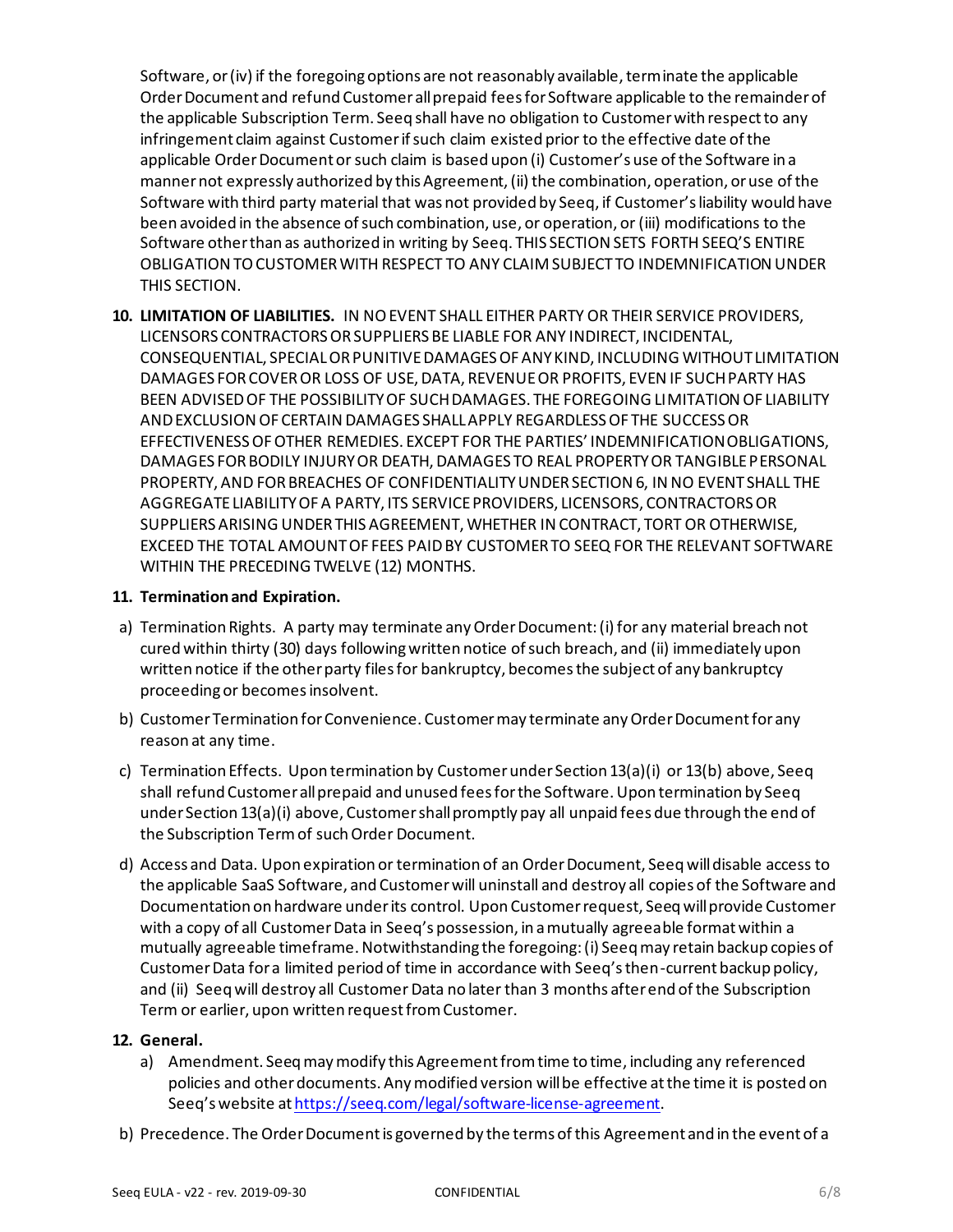conflict or discrepancy between the terms of an Order Document and the terms of this Agreement, this Agreement shall govern except as to the specific Software ordered, and the fees, currency and payment terms for such orders, for which the Order Document shall govern, as applicable. If an Order Document signed by Seeq explicitly states that it is intended to amend or modify a term of this Agreement, such Order Document shall govern over this Agreement solely as to the amendment or modification. Seeq objects to and rejects any additional or different terms proposed by Customer, including those contained in Customer's purchase order, acceptance, vendor portal or website. Neither Seeq's acceptance of Customer's purchase order nor its failure to object elsewhere to any provisions of any subsequent document, website, communication, or act of Customer shall be deemed acceptance thereof or a waiver of any of the terms hereof.

- c) Assignment. Neither party may assign this Agreement, in whole or in part, without the prior written consent of the other, which shall not be unreasonably withheld. However, either party may assign this Agreement to any affiliate, or to a person or entity into which it has merged or which has otherwise succeeded to all or substantially all of its business or assets to which this Agreement pertains, by purchase of stock, assets, merger, reorganization or otherwise, and which has assumed in writing or by operation of law its obligations under this Agreement, provided that Customer shall not assign this Agreement to a direct competitor of Seeq. Any assignment or attempted assignment in breach of this Section shall be void. This Agreement shall be binding upon and shall inure to the benefit of the parties' respective successors and assigns.
- d) Employees. Each party agrees that during, and for one year after, the term of this Agreement, it will not directly or indirectly solicit for hire any of the other party's employees who were actively engaged in the provision or use of the Software without the other party's express written consent. This restriction shall not apply to offers extended solely as a result of and in response to public advertising or similar general solicitations not specifically targeted at the other party's employees.
- e) Independent Contractors. The parties are independent contractors and not agents or partners of, or joint venturers with, the other party for any purpose. Neither party shall have any right, power, or authority to act or create any obligation, express or implied, on behalf of the other party.
- f) Notices. All notices required under this Agreement shall be in writing and shall be delivered personally against receipt, or by registered or certified mail, return receipt requested, postage prepaid, or sent by nationally-recognized overnight courier service, and addressed to the party to be notified at their address set forth below. All notices and other communications required or permitted under this Agreement shall be deemed given when delivered personally, or one (1) day after being deposited with such overnight courier service, or five (5) days after being deposited in the United States mail, postage prepaid to Seeq at 1301 Second Avenue, #2850, Seattle, WA 98101, Attn: Legal and to Customer at the then-current address in Seeq's records, or to such other address as each party may designate in writing.
- g) Force Majeure. Except for payment obligations hereunder, either party shall be excused from performance of non-monetary obligations under this Agreement for such period of time as such party is prevented from performing such obligations, in whole or in part, due to causes beyond its reasonable control, including but not limited to, delays caused by the other party, acts of God, war, terrorism, criminal activity, civil disturbance, court order or other government action, third party performance or non-performance, strikes or work stoppages, provided that such party gives prompt written notice to the other party of such event.
- h) Integration. This Agreement, including all Order Documents and documents attached hereto or incorporated herein by reference, constitutes the complete and exclusive statement of the parties' agreement and supersedes all proposals or prior agreements, oral or written, between the parties relating to the subject matter hereof.
- i) Not Contingent. The party's obligations hereunder are neither contingent on the delivery of any